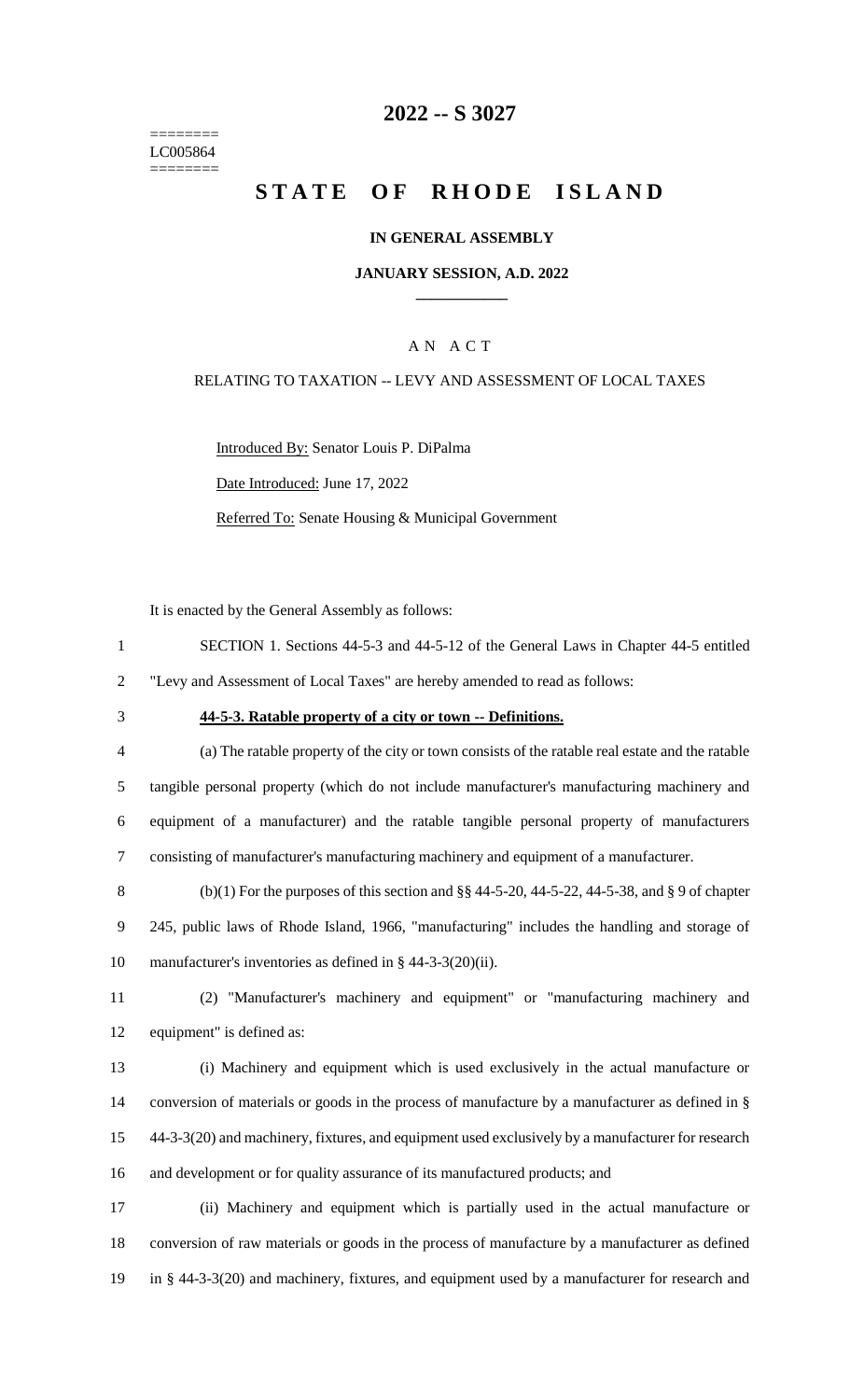development or for quality assurance of its manufactured products, to the extent to which the machinery and equipment is used for the manufacturing processes, research, and development or quality assurance. In the instances where machinery and equipment is used in both manufacturing activities, the assessment on machinery and equipment is prorated by applying the percentage of usage of the equipment for manufacturing, research, and development and quality assurance activity to the value of the machinery and equipment for purposes of taxation, and the portion of the value used for manufacturing, research, and development and quality assurance is exempt from taxation. The burden of demonstrating this percentage usage of machinery and equipment for manufacturing and for research and development and/or quality assurance of its manufactured products rests with the manufacturer.

 (3) This definition of "manufacturing" or "manufacturer's machinery and equipment" does not include:

(i) Motor vehicles required by law to be registered with the division of motor vehicles;

 (ii) Store fixtures and other equipment situated in or upon a retail store or other similar selling place operated by a manufacturer, whether or not the retail establishment store or other similar selling place is located in the same building in which the manufacturer operates his or her manufacturing plant; and

 (iii) Fixtures or other equipment situated in or upon premises used to conduct a business which is unrelated to the manufacture of finished products for trade and their sale by the manufacturer of the products, whether or not the premises where the unrelated business is conducted is in the same building in which the manufacturer has his or her manufacturing plant. The levy on tangible personal property of manufacturers consisting of manufacturer's manufacturing machinery and equipment of a manufacturer is at the rate provided in § 44-5-38.

 (c) Notwithstanding any exemption provided by this section, and except for the exemptions 25 created by §§ 44-3-3(a)(22), 44-3-3(a)(48) and 44-3-3(a)(49), which exemptions shall remain intact, cities and towns may, by ordinance or resolution, tax any renewable energy resources, as defined in § 39-26-5, and associated equipment only pursuant to rules and regulations that will be established by the office of energy resources in consultation with the division of taxation after the rules are adopted, no later than November 30, 2016. The rules will provide consistent and foreseeable tax treatment of renewable energy to facilitate and promote installation of grid- connected generation of renewable energy and shall consider the following criteria in adopting appropriate and reasonable, tangible property tax rates for commercial renewable energy systems: (1) State policy objectives to promote renewable energy development;

(2) Tax agreements between municipalities and renewable energy developers executed and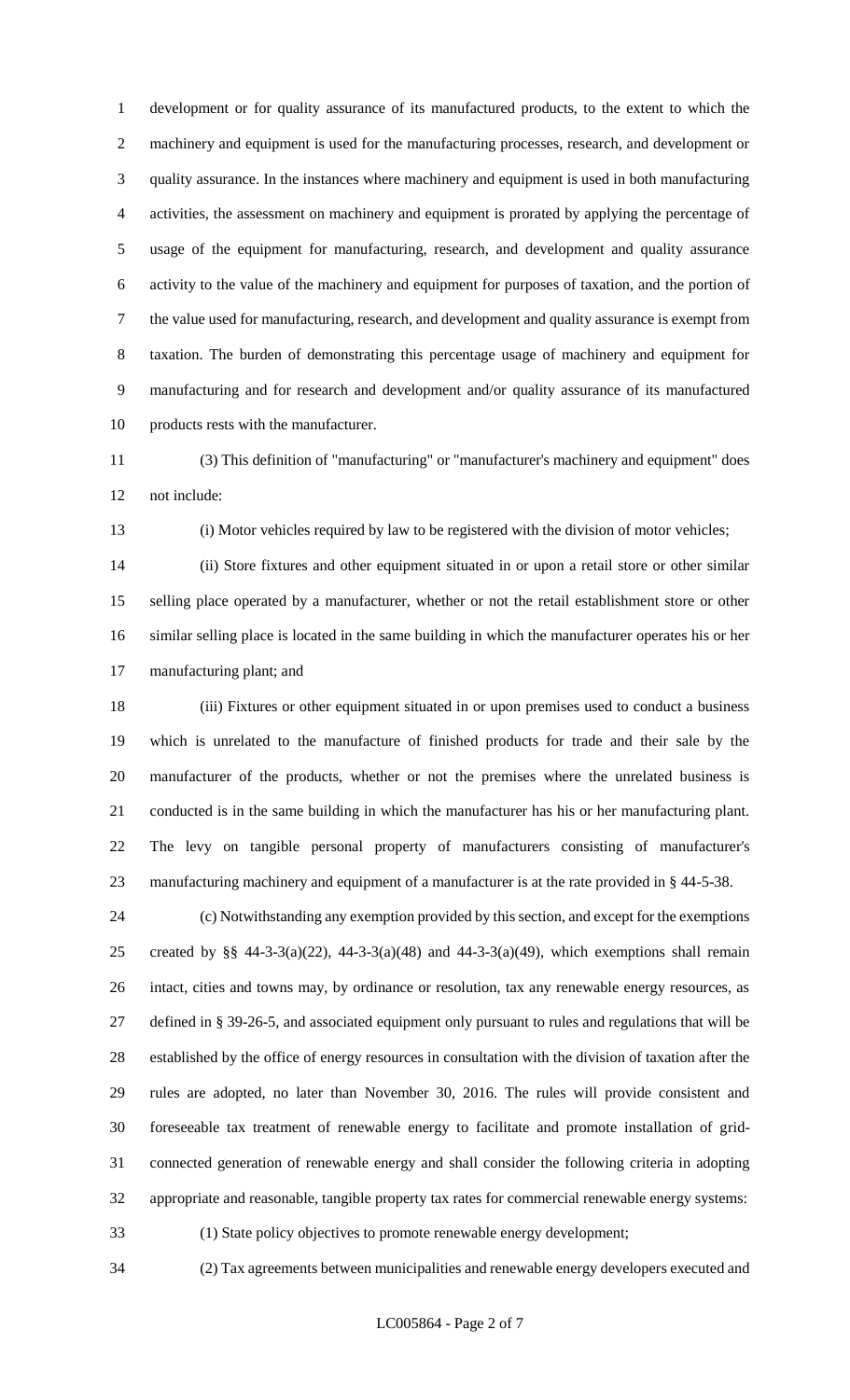effective after 2011, including net metering or lease agreements that address tax treatment;

- (3) The valuation of local property tax in the ceiling prices set for the distributed-generation standard contract or renewable-energy-growth programs by the distributed-generation board;
- 4 (4) Assessment practices used by Rhode Island municipal property tax assessors; and
- (5) Five dollars (\$5.00) per kilowatt of nameplate capacity and the average kilowatt value of the tax agreements and associated payments executed between municipalities and renewable- energy developers between 2011 and 2016 shall be the benchmarks for consideration of reasonable revenue generated by a city or town from renewable-energy facilities provided that evidence to the contrary may be incorporated in final rules and regulations; and
- (6) Cities and towns may only assess a tax on the real property upon which a renewable 11 energy resource is located pursuant to  $\S$  44-5-12 (a)(5) and  $\S$  44-27-10.1(b), as applicable.
- (d) The dollar amount adopted through the rules and regulations that municipalities will be required to use for commercial renewable-energy systems shall be based on the alternating current (AC) nameplate capacity of the renewable-energy resource.
- (e) Any renewable-energy resource projects that have executed interconnection service agreements with the electric-distribution company as of December 31, 2016, shall not be subject to the rules developed under subsection (c) and shall maintain the tax status applicable before the rules are adopted, unless otherwise agreed pursuant to § 44-3-9(a).
- SECTION 2. Section 44-5-12 of the General Laws in Chapter 44-5 entitled "Levy and Assessment of Local Taxes" is hereby amended to read as follows:
- 

#### **44-5-12. Assessment at full and fair cash value.**

 (a) All real property subject to taxation shall be assessed at its full and fair cash value, as of December 31 in the year of the last update or revaluation, or at a uniform percentage thereof, not to exceed one hundred percent (100%), to be determined by the assessors in each town or city; provided, that:

 (1) Any residential property encumbered by a covenant recorded in the land records in favor of a governmental unit or Rhode Island housing and mortgage finance corporation restricting either or both the rents that may be charged or the incomes of the occupants shall be assessed and taxed in accordance with § 44-5-13.11;

 (2) In assessing real estate that is classified as farmland, forest, or open space land in accordance with chapter 27 of this title, the assessors shall consider no factors in determining the full and fair cash value of the real estate other than those that relate to that use without regard to neighborhood land use of a more intensive nature;

(3) Warwick. The city council of the city of Warwick is authorized to provide, by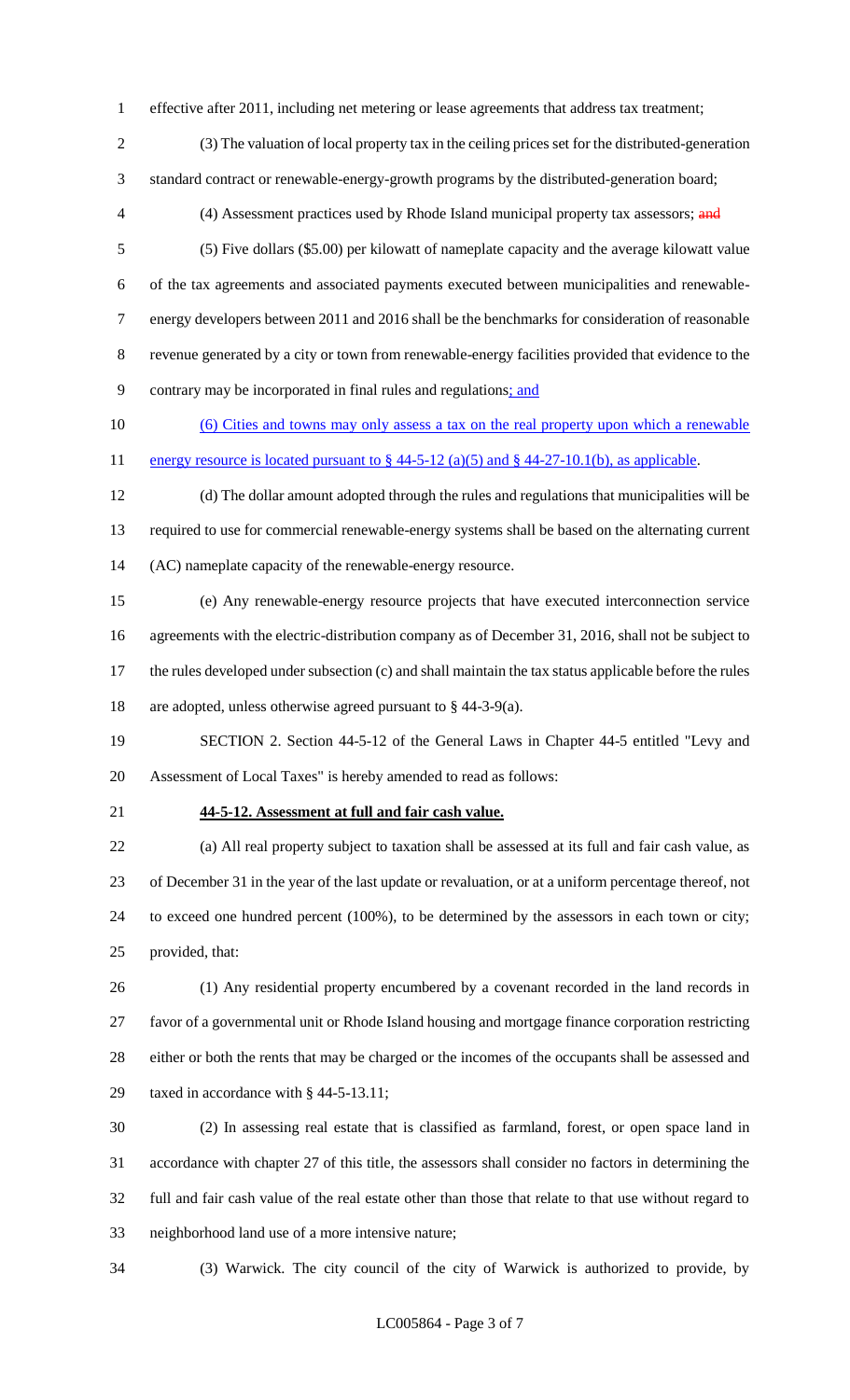ordinance, that the owner of any dwelling of one to three (3) family units in the city of Warwick who makes any improvements or additions on his or her principal place of residence in the amount up to fifteen thousand dollars (\$15,000), as may be determined by the tax assessor of the city of Warwick, is exempt from reassessment of property taxes on the improvement or addition until the next general citywide reevaluation of property values by the tax assessor. For the purposes of this section, "residence" is defined as voting address. This exemption does not apply to any commercial structure. The property owner shall supply all necessary plans to the building official for the improvements or addition and shall pay all requisite building and other permitting fees as now are required by law; and

 (4) Central Falls. The city council of the city of Central Falls is authorized to provide, by ordinance, that the owner of any dwelling of one to eight (8) units who makes any improvements or additions to his or her residential or rental property in an amount not to exceed twenty-five thousand dollars (\$25,000), as determined by the tax assessor of the city of Central Falls, is exempt from reassessment of property taxes on the improvement or addition until the next general citywide reevaluation of property values by the tax assessor. The property owner shall supply all necessary plans to the building official for the improvements or additions and shall pay all requisite building and other permitting fees as are now required by law.

 (5) Tangible property shall be assessed according to the asset classification table as defined 19 in § 44-5-12.1. Renewable energy resources shall only be taxed as tangible property under § 44-5-20 3(c) and the real property on which they are located shall not be reclassified, revalued or reassessed 21 due to the presence of renewable energy resources, excepting only reclassification of farmland as addressed in § 44-27-10.1.

 (6) Provided, however, that, for taxes levied after December 31, 2015, new construction on development property is exempt from the assessment of taxes under this chapter at the full and fair cash value of the improvements, as long as:

 (i) An owner of development property files an affidavit claiming the exemption with the local tax assessor by December 31 each year; and

 (ii) The assessor shall then determine if the real property on which new construction is located is development property. If the real property is development property, the assessor shall exempt the new construction located on that development property from the collection of taxes on improvements, until such time as the real property no longer qualifies as development property, as defined herein.

 For the purposes of this section, "development property" means: (A) Real property on which a single-family residential dwelling or residential condominium is situated and said single-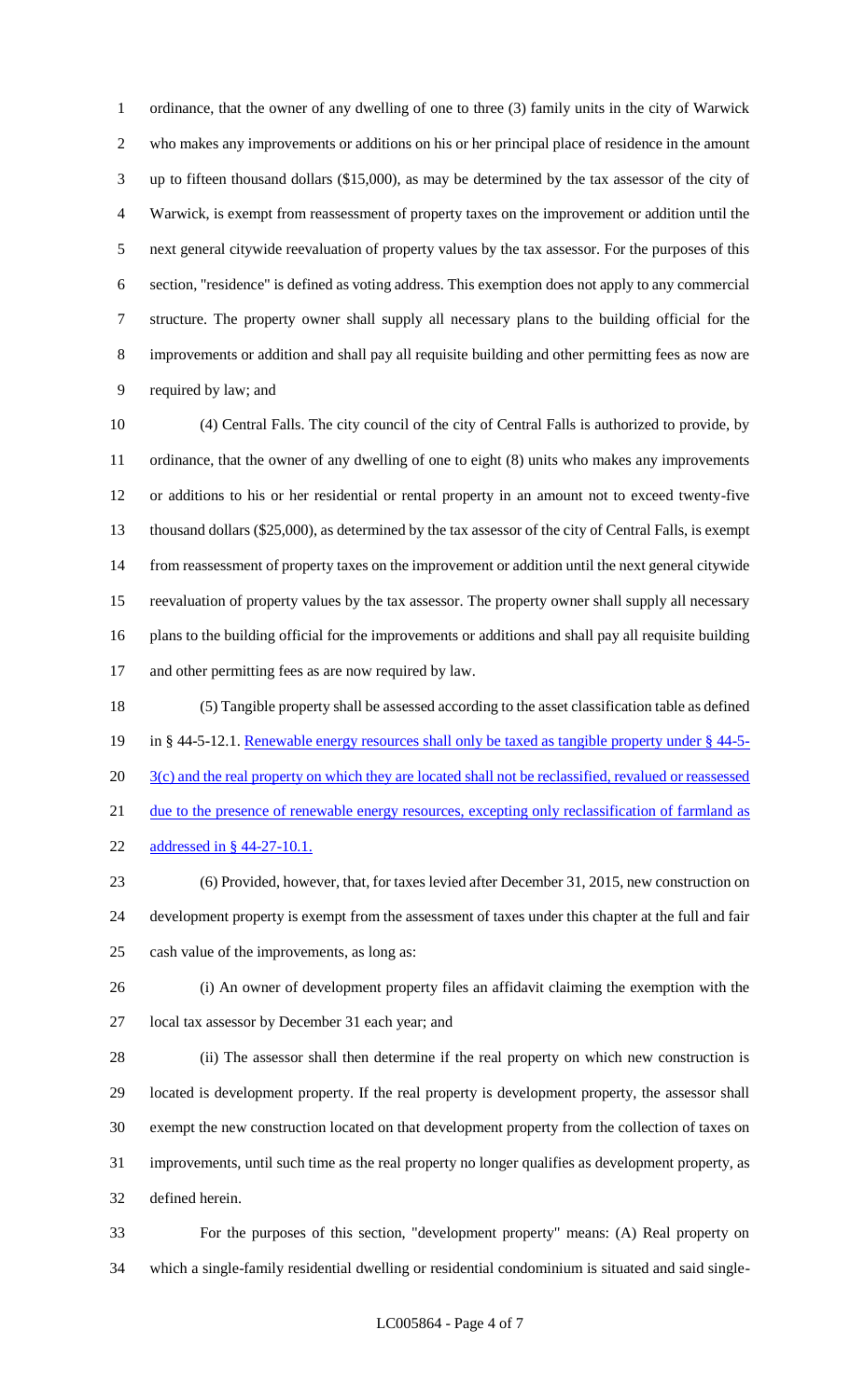family residential dwelling or residential condominium unit is not occupied, has never been occupied, is not under contract, and is on the market for sale; or (B) Improvements and/or rehabilitation of single-family residential dwellings or residential condominiums that the owner of such development property purchased out of a foreclosure sale, auction, or from a bank, and which property is not occupied. Such property described in subsection (a)(6)(ii) of this section shall continue to be taxed at the assessed value at the time of purchase until such time as such property is sold or occupied and no longer qualifies as development property. As to residential condominiums, this exemption shall not affect taxes on the common areas and facilities as set forth in § 34-36-27. In no circumstance shall such designation as development property extend beyond two (2) tax years and a qualification as a development property shall only apply to property that applies for, or receives, construction permits after July 1, 2015. Further, the exemptions set forth 12 in this section shall not apply to land.

 (b) Municipalities shall make available to every land owner whose property is taxed under the provisions of this section a document that may be signed before a notary public containing language to the effect that they are aware of the additional taxes imposed by the provisions of § 44- 5-39 in the event that they use land classified as farm, forest, or open space land for another purpose. (c) Pursuant to the provisions of § 44-3-29.1, all wholesale and retail inventory subject to taxation is assessed at its full and fair cash value, or at a uniform percentage of its value, not to exceed one hundred percent (100%), for fiscal year 1999, by the assessors in each town and city. Once the fiscal year 1999 value of the inventory has been assessed, this value shall not increase. The phase-out rate schedule established in § 44-3-29.1(d) applies to this fixed value in each year of the phase out.

 SECTION 2. Section 44-27-10.1 of the General Laws in Chapter 44-27 entitled "Taxation of Farm, Forest, and Open Space Land" is hereby amended to read as follows:

 **44-27-10.1. Land withdrawn from classification for commercial renewable-energy production -- Effect on obligation and the land use change tax.**

 (a) Farmlands classified in the farm, forest, or open-space program in chapter 27 of title 44 shall not be subject to a land use change tax if the landowner converts no more than twenty percent (20%) of the total acreage of land that is actively devoted to agricultural or horticultural use to install a renewable-energy system. Any acreage used for a renewable-energy system that is designated for dual use under subsection (c) of this section shall not be included in the calculation of the twenty percent (20%) restriction. For purposes of this section, land that is actively devoted to agricultural or horticultural use shall be defined by rules and regulations established by the department of environmental management in consultation with the office of energy resources and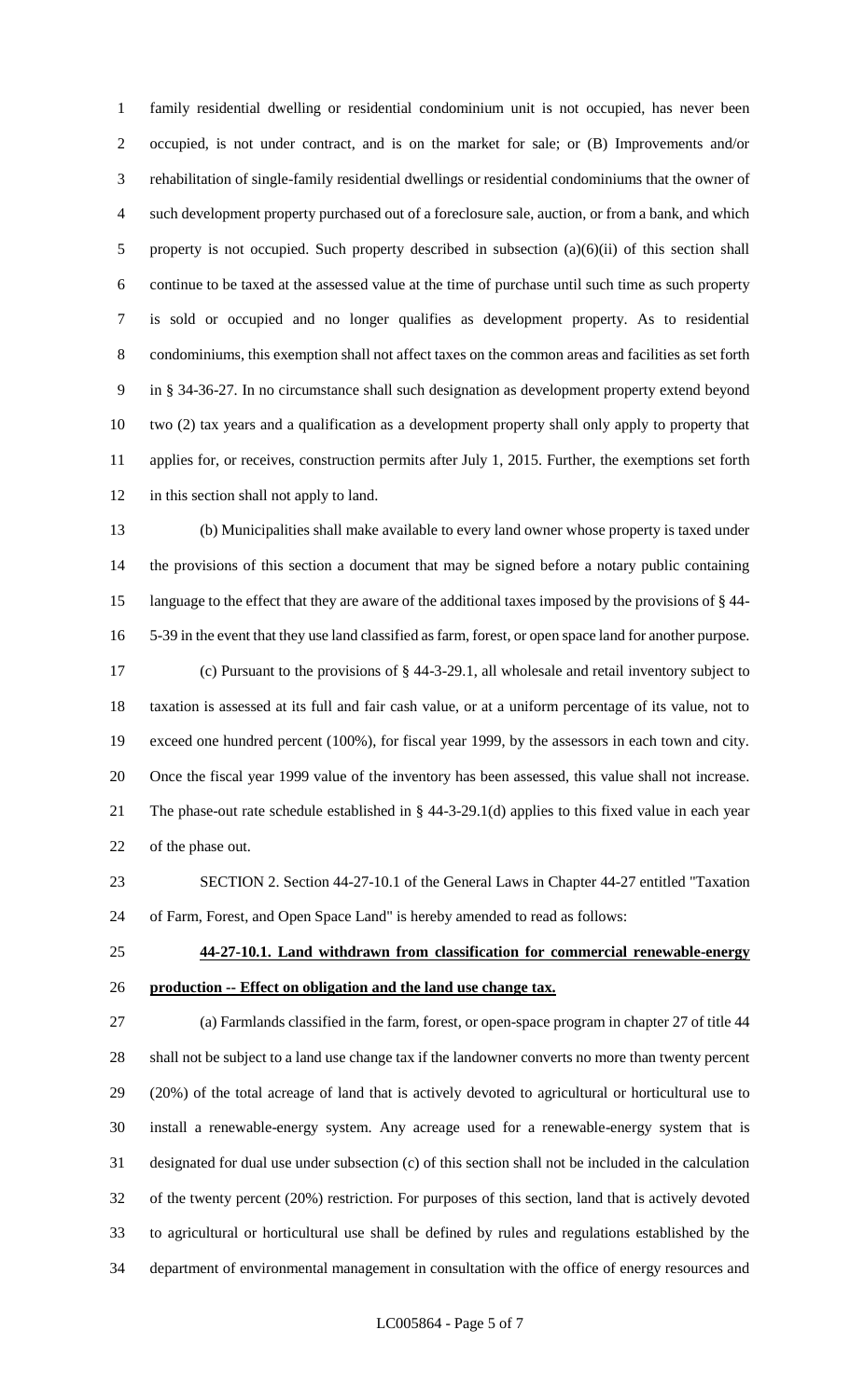shall include, at a minimum, any land that is actively devoted to agricultural or horticultural use that was previously used to install a renewable-energy system. Those rules shall also define renewable-energy system to include, at a minimum, any buffers, access roads, and other supporting infrastructure associated with the generation of renewable energy.

 (b) The tax assessor shall only withdraw from farmland classification the actual acreage of the farmland used for a renewable-energy system that is not concurrently used as farmland. The rest of the farmland shall remain eligible as long as it still meets the program qualification criteria. This reclassification of farmlands shall not be considered an exception to the tax treatment for 9 renewable-energy systems prescribed by § 44-5-3(c) and reclassified farmland shall only be reclassified, revalued and taxed to the classification and tax that predated the farmland 11 classification.

 (c) The dual purpose designation for installing a renewable-energy system and utilizing the land below and surrounding the system for agriculture purposes, shall be determined pursuant to rules and regulations that will be established by the department of environmental management in consultation with the office of energy resources. The regulations shall be adopted no later than December 30, 2017.

SECTION 3. This act shall take effect upon passage and shall apply retroactively.

======== LC005864 ========